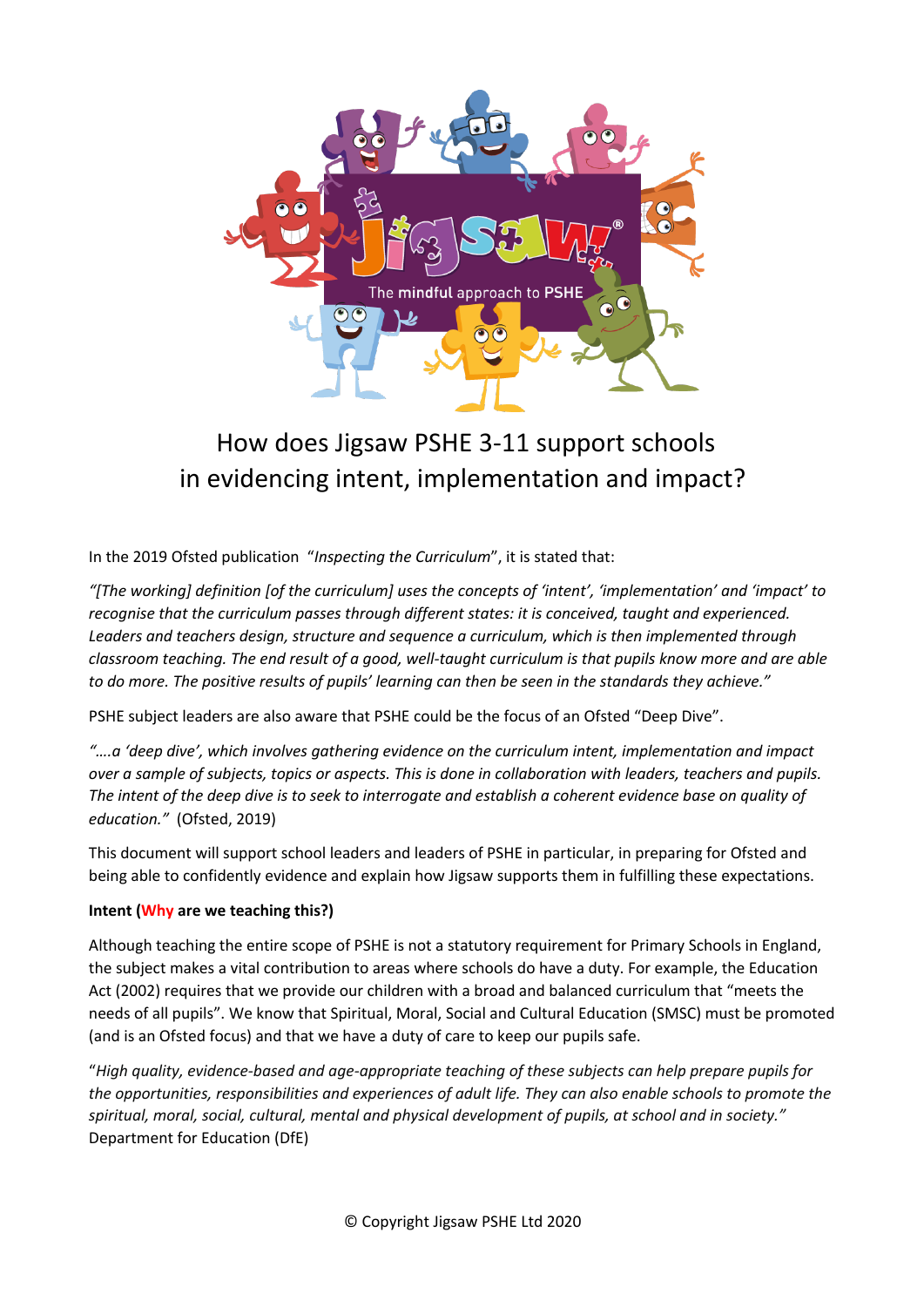So in order to answer this question, schools must be clear on the understanding of Jigsaw PSHE's place in the curriculum and its contribution to the school as a whole, particularly the whole school ethos, safeguarding and the contribution to SMSC. You may already have clear goals and ideas about this, or it may be that you need to create something which firmly anchors PSHE within the goals and ethos of your school community. For example, you may take your school values and connect these with the themes within Jigsaw PSHE and the Puzzle Titles (Being Me in My World, Celebrating Difference, Dreams and Goals, Healthy Me, Relationships and Changing Me). This could be promoted and celebrated within the assemblies which launch each Puzzle each half term. British Values and SMSC are mapped throughout Jigsaw, so if any of these are similar to your schools' (e.g. working together would fit with "Relationships") then that will be easy to evidence. SMSC opportunities are identified throughout Jigsaw PSHE.

It is not only the leadership which needs to articulate this vision of intent however, the staff and pupils should also be clear about the contribution of PSHE to their development. It may be worth holding a staff meeting and asking the question, "What does PSHE give to our children? Why are we teaching it?" and creating a statement of intent that all staff agree on which can then be shared and embedded with the children.

The Department for Education (DfE) has stated:

*"Personal, social, health and economic (PSHE) education is an important and necessary part of all pupils' education. All schools should teach PSHE, drawing on good practice, and this expectation is outlined in the introduction to the proposed new national curriculum."*

### The PSHE Association states

"*PSHE education gives pupils the knowledge, skills, and attributes they need to keep themselves healthy and safe and to prepare them for life and work in modern Britain…. When taught well, PSHE education helps pupils to achieve their academic potential, and leave school equipped with skills they will need throughout later life."*

On our website, our intent for Jigsaw is clearly stated:

"*Jigsaw holds children at its heart, and its cohesive vision helps children understand and value how they fit into and contribute to the world.*

*With strong emphasis on emotional literacy, building resilience and nurturing mental and physical health, Jigsaw 3-11 properly equips schools to deliver engaging and relevant PSHE within a whole-school approach. Jigsaw lessons also include mindfulness allowing children to advance their emotional awareness, concentration and focus."*

Schools using Jigsaw PSHE are free to cite this as they have adopted the scheme of work or use these phrases as a basis to determine their own statement of intent which can then be shared by staff and pupils.

## **Implementation (How is this being taught in the classroom?)**

Although the intent stated by the senior leaders is important, Ofsted will want to ensure that this is embedded throughout the school.

"*It is essential that the primary focus of inspection is on the education that pupils are actually receiving dayby-day in classes, rather than simply being about the ambitions or intentions of senior leaders*." (Ofsted, 2019)

So it is necessary for the **intent** for PSHE to be clearly shown in the **implementation** of PSHE in your school and there must be quality provision for PSHE matching that stated intent.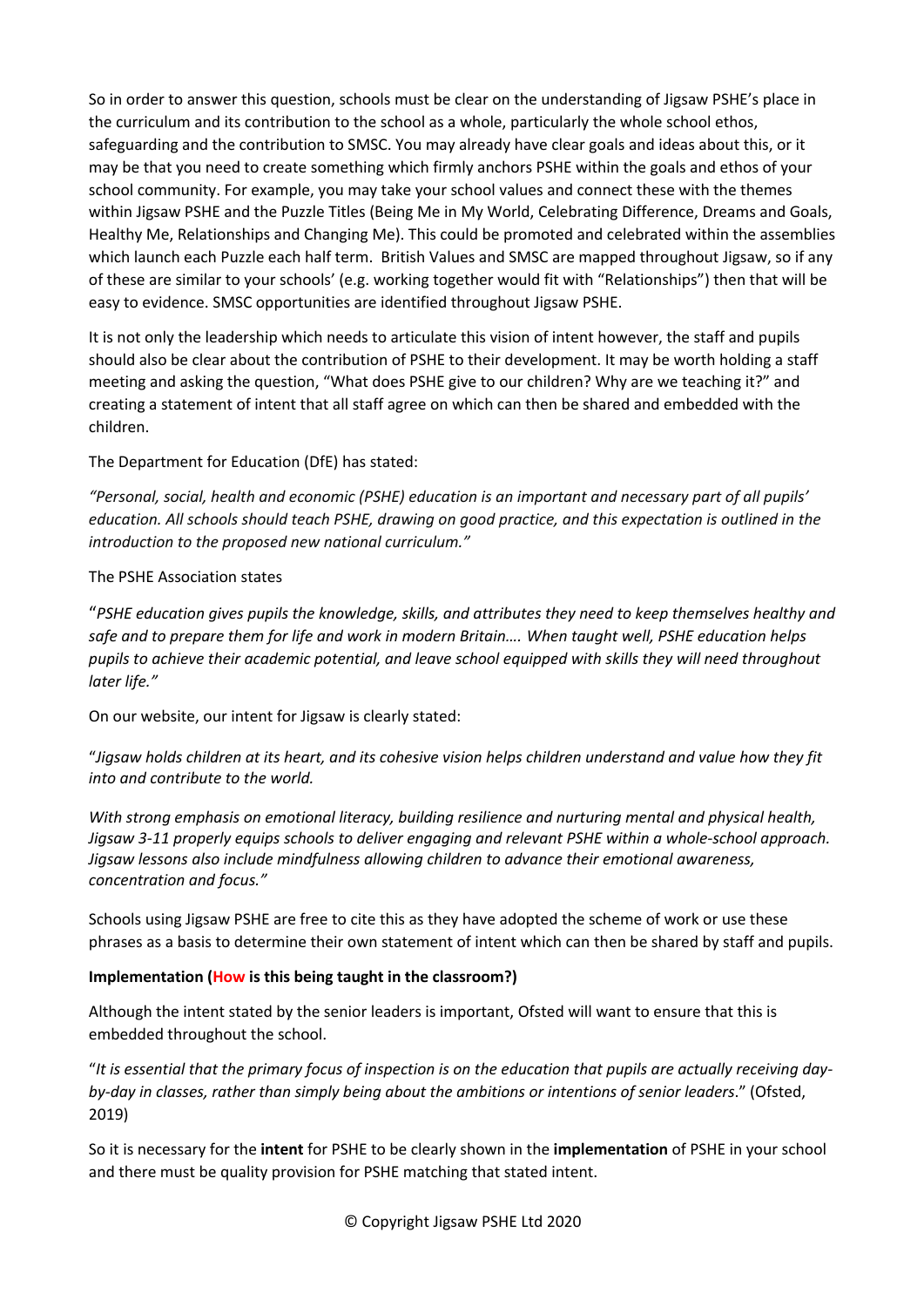Implementation needs to ensure depth, accurate subject knowledge, detailed planning and building on prior learning.

Jigsaw 3-11 offers a comprehensive Programme for Primary PSHE including statutory Relationships and Health Education, in a spiral, progressive and fully planned scheme of work, giving children relevant learning experiences to help them navigate their world and to develop positive relationships with themselves and others.

Jigsaw consists of six half-term units of work (Puzzles), each containing six lessons (Pieces) covering each academic year.

Term 1: Being Me in My World Term 2: Celebrating Difference (including anti-bullying) Term 3: Dreams and Goals Term 4: Healthy Me Term 5: Relationships Term 6: Changing Me (including Sex Education)

#### **Every Piece has two Learning Intentions, one specific to Relationships and Health Education (PSHE) (in purple) and the other designed to develop emotional literacy and social skills (in green).**

Puzzles are launched with a whole-school assembly containing an original song, with each year group studying the same unit at the same time (at their own level), building sequentially through the school year, facilitating whole-school learning themes.

The various teaching and learning activities are engaging and mindful of different learning styles and the need for differentiation and the Early Years (EYFS) planning is aligned to the National Early Years Framework (England).

Each lesson is built upon a Charter which underpins the behaviour and respect that is the basis for each lesson (one is provided within Jigsaw, but children and their teacher can write their own to ensure mutual respect and ownership).

The lessons then split into 6 parts, all of which should be included in every session to ensure that the learning follows the optimum progression.

**Connect us** - This is a game or activity designed to be fun and inclusive and to build and maximise social skills. 'Connect us' engenders positive relationships and enhances collaborative learning. It sets the atmosphere at the beginning of each Jigsaw Piece and can be used again at the end should the teacher feel the atmosphere needs to be lifted after some deep work during the lesson.



**Calm me** - This section of the Piece helps children gain awareness of the activity in their minds, relaxing them and quietening their thoughts and emotions to a place of optimum learning capacity. This will also engender a peaceful atmosphere within the classroom. It is an invaluable life skill which also enhances reflection and spiritual development. This underpins the mindful approach advocated in Jigsaw

**Open my mind** - The Reticular Activating System of the brain filters the many stimuli entering the child's mind at any given time. It is designed only to allow in that which is significant. Therefore, it is important to engage this system with the most important aspects of learning intended for each Piece (lesson). If we do this well, it will enable children to filter out activity around them not significant to this learning intention, thereby improving concentration and learning.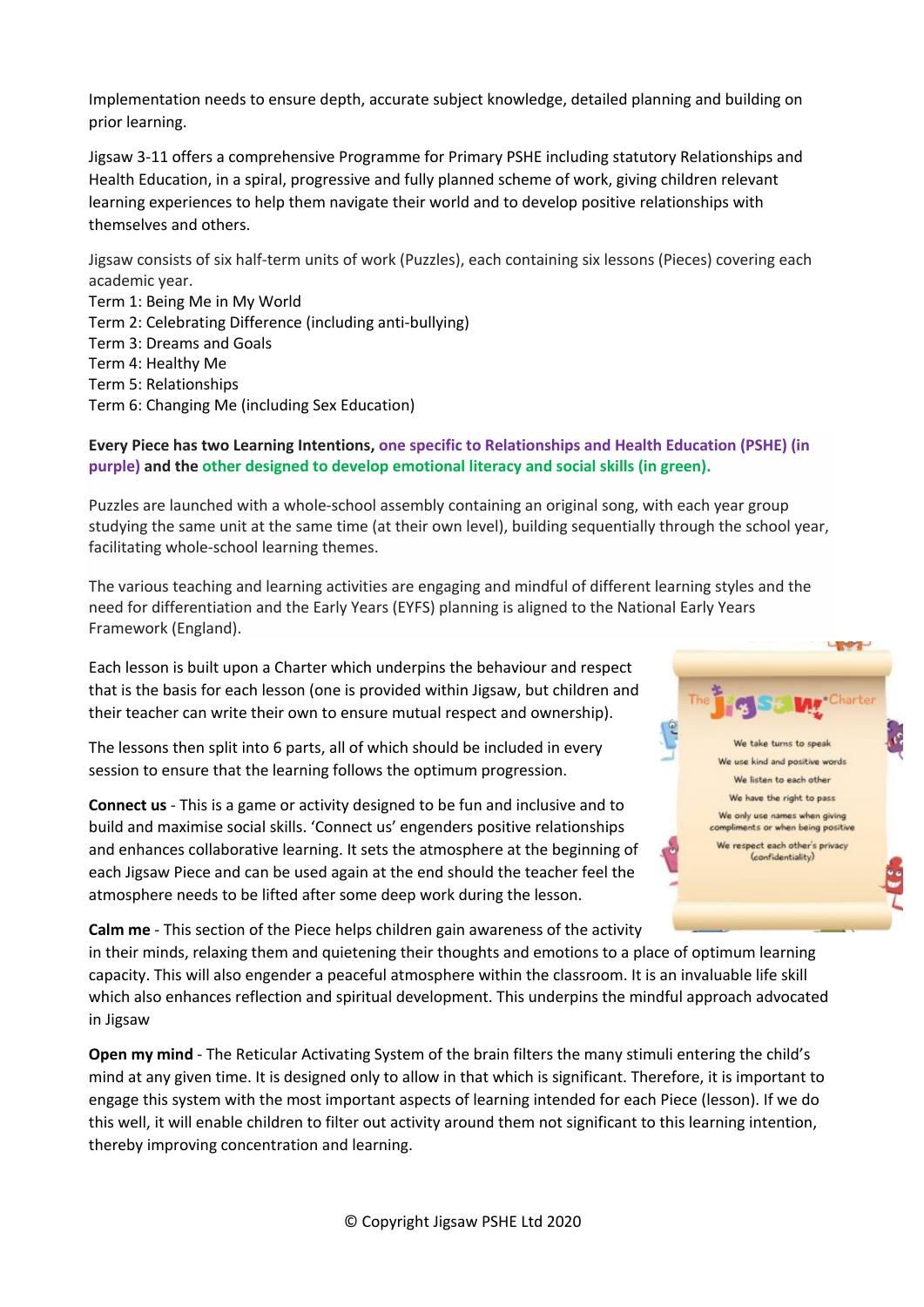**Tell me or show me** - This section of the Piece (lesson) is used to introduce new information, concepts and skills, using a range of teaching approaches and activities.

**Let me learn** - Following Piaget's learning model, after receiving new information/concepts, children need to manipulate, use, and play with that new information in order for it to make sense to them and for them to 'accommodate' it into their existing learning.

**Help me reflect** -Throughout Jigsaw, children are encouraged to reflect on their learning experiences and their progress. By reflecting, children can process and evaluate what they have learnt, which enables them to consolidate and apply their learning. They are also asked to stop and become aware of their thoughts and feelings in any given moment in Pause Points (brief pauses within the lesson where the children can have a couple of moments to just stop and be to consider whether what they are learning may be particularly meaningful to them).

**Closure** - Each Piece needs safe closure. This will always include the teacher praising the children for their effort, positive attitude and achievement, as well as giving one or two sentences to summarise the key learning points for the children.

In addition to this, teachers have the freedom to plan with detail and attention to their individual children. Learners can be scaffolded, and any individual needs can be supported where necessary. The summative assessment process offers criteria for children either working at, beyond or towards the age-related expectations. Greater depth children can be challenged to ensure that they are being given the opportunities to enrich their learning further. The "Class Teacher" page at the start of every puzzle allows time for practitioners to consider the upcoming content. These support teachers to feel more confident in their own subject knowledge, which in turn allows them to extend the learning of the children.

Schools should also invest in good CPD for teachers for whom PSHE is not a specialist subject, especially in areas of sensitivity such as the new statutory areas of health and relationships education (with which Jigsaw PSHE is fully compliant) and sex education if the school is following this in Jigsaw. As well as the online support detailed above, Jigsaw PSHE supports schools with a designated mentor and can also provide training for school staff and subject leaders.

#### **Impact (What is the effect ? )**

*"The positive results of pupils' learning can then be seen in the standards they achieve." Ofsted, 2019*

The key elements of this for schools are

- knowing and being able to evidence the impact of the PSHE curriculum both on learners individually and in the school as a whole
- coherently being able to match and evidence the impact of PSHE with the intent

So how can we achieve this?

In order to be confident in the impact of PSHE, senior leaders and/or the PSHE leader need to be able to monitor the subject effectively using scrutiny and moderation of outcomes (see the "Teachers" tab on the Jigsaw PSHE Community Area for support and ideas with this). They also need the time to carry out discussions with pupils as this is something that inspectors will definitely do and is the only way of knowing exactly what the children feel is the impact on them of their learning. It is also worth ensuring that colleagues' views are taken into account. This can ensure that impact matches intent across the whole school community.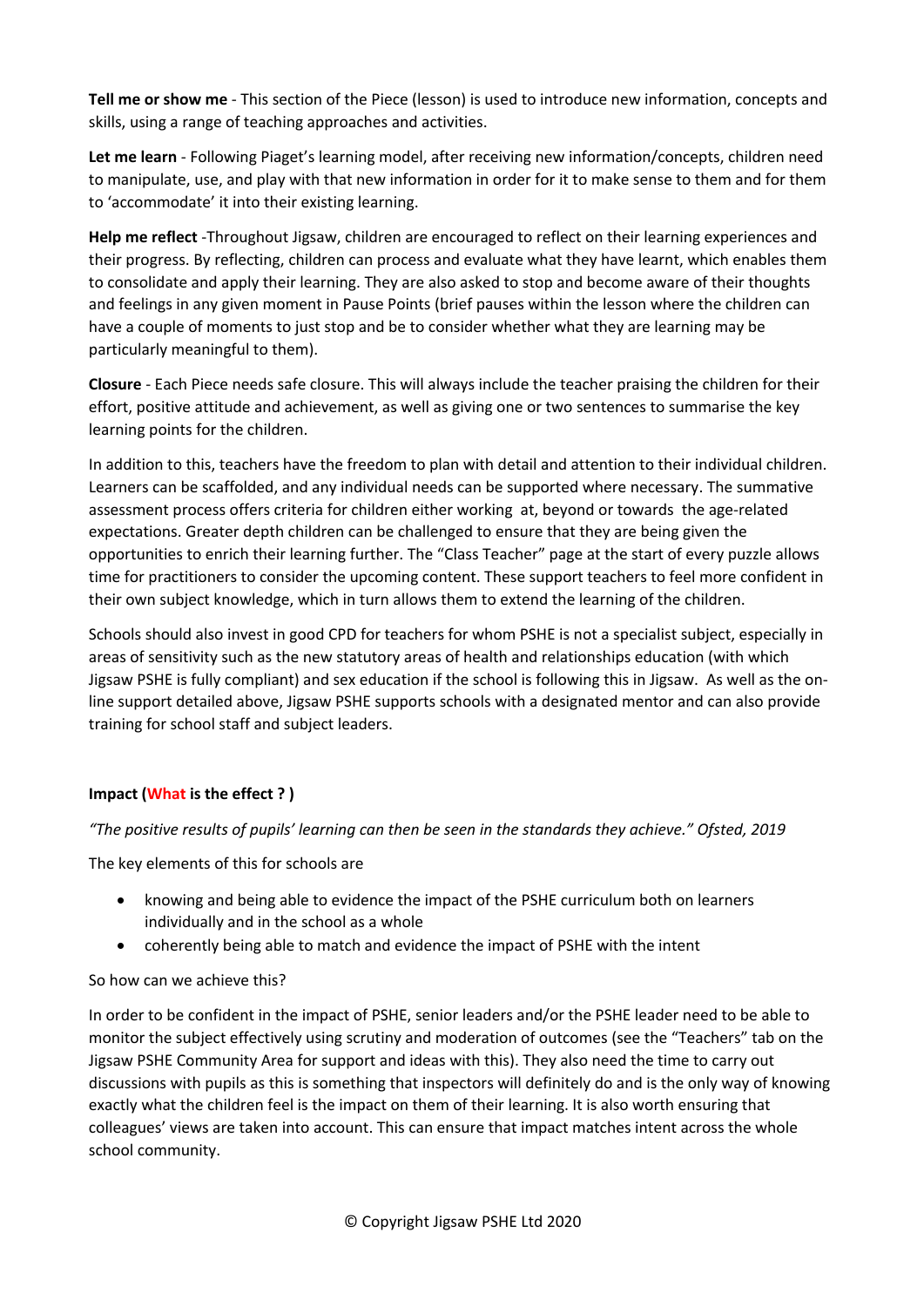Assessment is a major contributor in evidencing the impact and this needs to be tracked to ensure that pupils are building on their skills and knowledge over time. It can then show progression and also uniformity between parallel classes ensuring that in-school gaps or anomalies are dealt with especially issues with teacher confidence.

In the document "Relationships Education, Relationships and Sex Education (RSE) and Health Education: Statutory guidance for governing bodies, proprietors, head teachers, principals, senior leadership teams, teachers" 2019, the DfE states that:

*"Schools should have the same high expectations of the quality of pupils' work in these subjects as for other curriculum areas. A strong curriculum will build on the knowledge pupils have previously acquired, including in other subjects, with regular feedback provided on pupil progress.* 

*Lessons should be planned to ensure that pupils of differing abilities, including the most able, are suitably challenged. Teaching should be assessed and assessments used to identify where pupils need extra support or intervention.* 

*Whilst there is no formal examined assessment for these subjects, there are some areas to consider in strengthening quality of provision, and which demonstrate how teachers can assess outcomes. For example, tests, written assignments or self-evaluations, to capture progress."*

Assessment in Jigsaw is both formative and summative. The two clear learning objectives for each lesson (piece) allow the teacher to be mindful of the assessment elements within that session that can formatively help them pitch and plan subsequent lessons, and activities are included in each lesson to give the children the opportunity to self-assess using simple pictorial resources designed in a child-friendly, age appropriate manner. It also allows children of 6 and over the opportunity to identify areas for self-improvement.



#### e.g. **Year 1/Ages 5-6**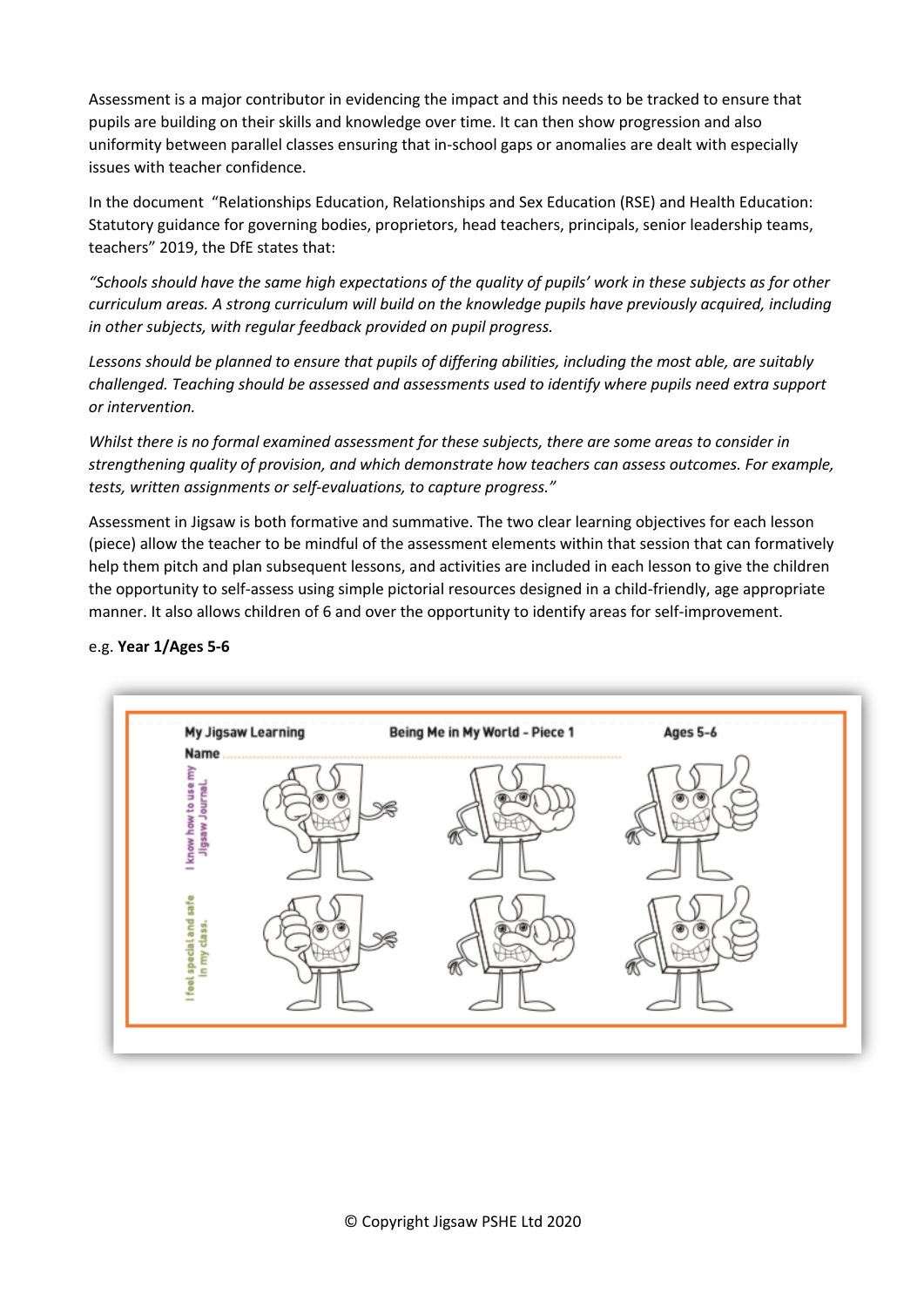

**Key Stage 2 (Ages 7+)**